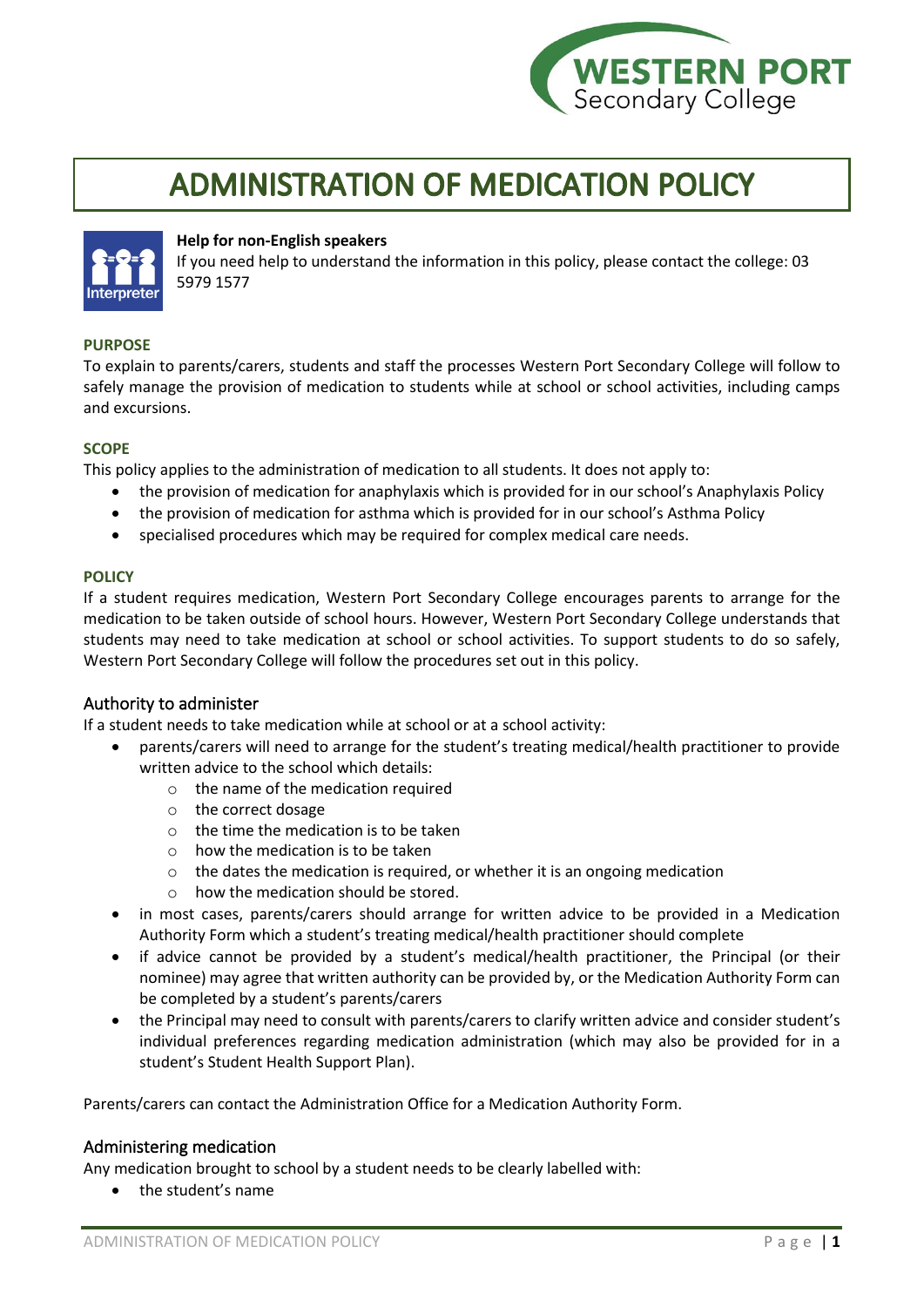

- the dosage required
- the time the medication needs to be administered.

Parents/carers need to ensure that the medication a student has at school is within its expiry date. If school staff become aware that the medication a student has at school has expired, they will promptly contact the student's parents/carers who will need to arrange for medication within the expiry date to be provided.

If a student needs to take medication at school or a school activity, the Principal (or their nominee) will ensure that:

- 1. Medication is administered to the student in accordance with the Medication Authority Form so that:
	- the student receives their correct medication
	- in the proper dose
	- via the correct method (for example, inhaled or orally)
	- at the correct time of day.
- 2. A log is kept of medicine administered to a student.
- 3. Where possible, two staff members will supervise the administration of medication.
- 4. The teacher in charge of a student at the time their medication is required:
	- is informed that the student needs to receive their medication
	- if necessary, release the student from class to obtain their medication.

#### **Self-administration**

In some cases it may be appropriate for students to self-administer their medication. The Principal may consult with parents/carers and consider advice from the student's medical/health practitioner to determine whether to allow a student to self-administer their medication.

If the Principal decides to allow a student to self-administer their medication, the Principal may require written acknowledgement from the student's medical/health practitioner, or the student's parents/carers that the student will self-administer their medication.

#### Storing medication

The Principal l (or their nominee) will put in place arrangements so that medication is stored:

- securely to minimise risk to others
- in a place only accessible by staff who are responsible for administering the medication
- away from a classroom (unless quick access is required)
- away from first aid kits
- according to packet instructions, particularly in relation to temperature.

For most students, Western Port Secondary College will store student medication in the Administration Office.

The Principal may decide, in consultation with parents/carers and/or on the advice of a student's treating medical/health practitioner:

- that the student's medication should be stored securely in the student's classroom if quick access might be required
- to allow the student to carry their own medication with them, preferably in the original packaging if:
	- $\circ$  the medication does not have special storage requirements, such as refrigeration
	- $\circ$  doing so does not create potentially unsafe access to the medication by other students.